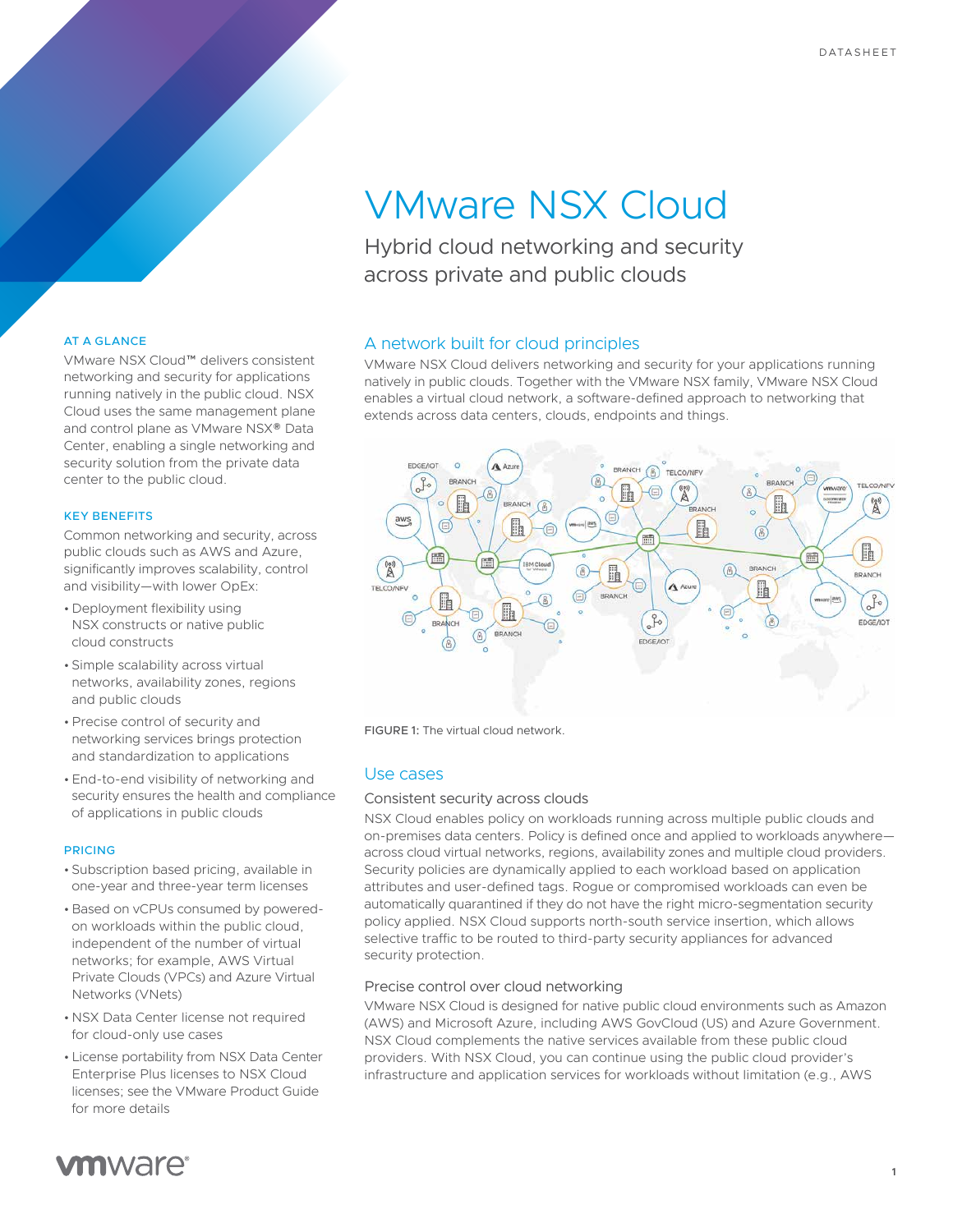ELB/Azure Load Balancer, AWS Route 53/Azure DNS, AWS Direct Connect/Azure ExpressRoute and Amazon RDS/Azure Database). Provisioning and configuration management can be automated via REST API requests using your existing automation tools. NSX Cloud also supports gateway consolidation in transit to a VPC/VNet, which allows for simplified operations and the use of built-in services such as site-to-site VPN as well as third-party edge/transit services.

### End-to-end operational control and visibility

VMware NSX Cloud provides standard interfaces and protocols to access the network and security data from cloud networks. Flow, packet and event information is available via IPFIX, Traceflow, Port Mirroring and Syslog. This data can be consumed by existing on-premises operations tools, and used to enable deep, end-to-end visibility for monitoring, troubleshooting and auditing. This rich operations data helps to dramatically shorten the time it takes to identify and resolve network connectivity, performance and security issues across your entire hybrid cloud deployment, including applications on premises and in the public cloud. NSX Cloud provides granular visibility of public cloud workloads across all VPCs/VNets, a rich search and filter capability for ease of management, and the ability to easily pick and choose workloads to manage with NSX.

## Key features

NSX enforced mode – Use NSX tools for consistent security and networking policy enforcement across on-premises and native public cloud workloads.

Cloud enforced mode – Use a public cloud provider's security and networking constructs for consistent security and networking policy enforcement across on-premises and native public cloud workloads.

Discovery and protection of native public cloud service endpoints – Enable discovery and protection of native public cloud service endpoints in addition to virtual machines (VMs) and EC2 instances.

Multi-cloud, multi-site networking and security – Bring networking and security capabilities to endpoints across multiple clouds and, by integrating with NSX Data Center, enable networking and security management across clouds and data center sites.

L7 distributed firewall – Gain control over east-west traffic between application workloads running natively in public clouds with stateful firewalling up to Layer 7 (application identification and distributed FQDN whitelisting). This enables the enforcement of security policies to VMs as well as native services in public clouds. NSX Cloud also enables micro-segmentation of virtual desktops deployed by VMware Horizon® Cloud on Azure.

Rich abstraction for security policy definition – Define security groups and rules based on rich policy constructs, such as instance name, OS type, AMI ID and userdefined tags.

Dynamic policy – Automatically apply and enforce security policy based on instance attributes and user-defined tags. Policies automatically follow instances when they are moved within and across clouds.

Quarantine instances – Quarantine rogue and compromised workloads running in the public cloud without micro-segmentation security. Quarantined instances are prevented from communicating on the cloud network, providing multiple layers of security.

# **vm**ware<sup>®</sup>